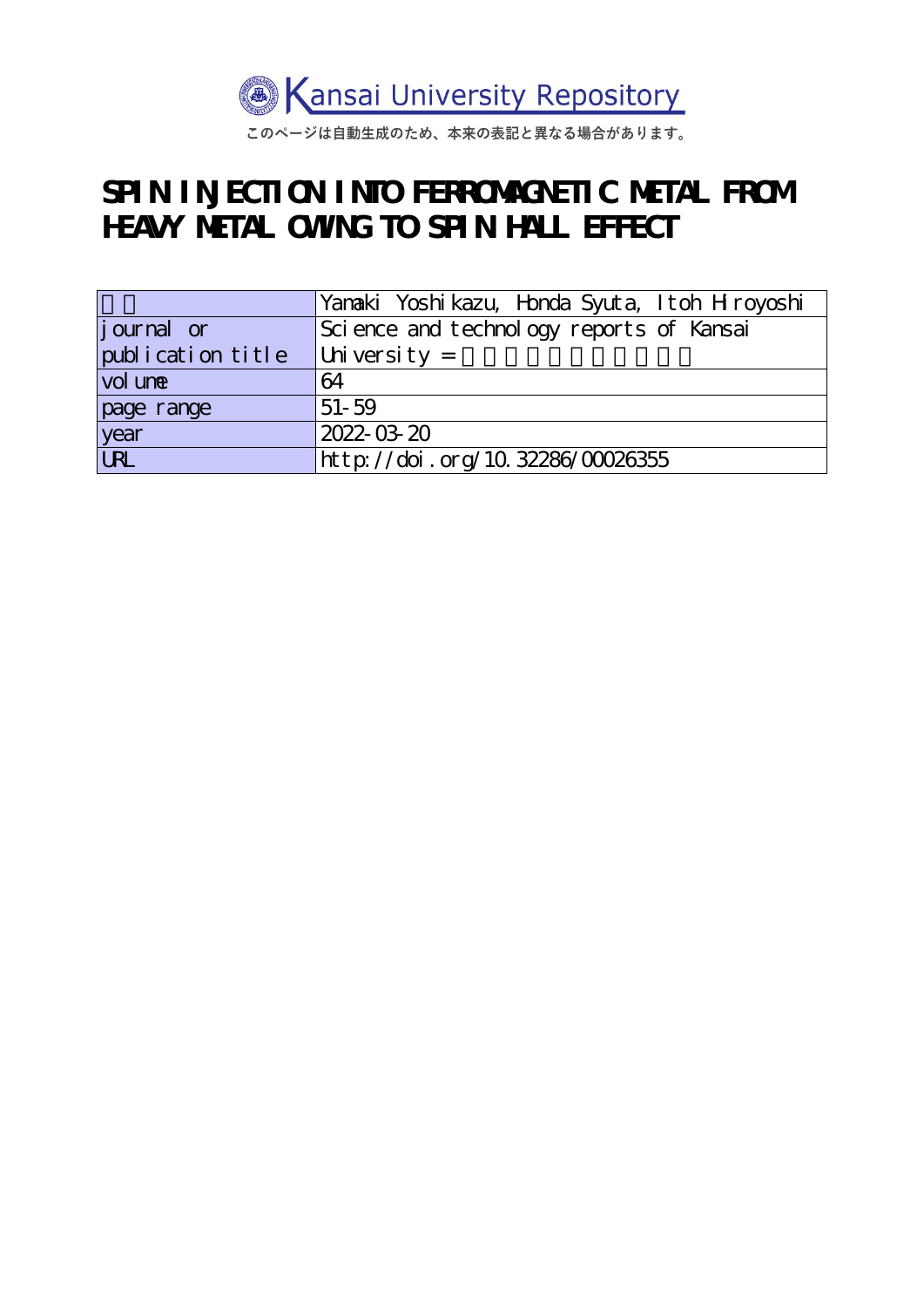## **SPIN INJECTION INTO FERROMAGNETIC METAL FROM HEAVY METAL OWING TO SPIN HALL EFFECT**

Yoshikazu Yamaki,<sup>1</sup> Syuta Honda,<sup>1\*</sup> and Hiroyoshi Itoh<sup>1</sup>

(Received November 12, 2021)

### **Abstract**

When a current flows through a heavy metal (HM), the spin of the current carriers is polarized by the spin Hall effect (SHE). In a junction of a HM and a ferromagnetic metal (FM), the spin current flows into the FM from the HM and gives spin-transfer torque to the magnetic moments of the FM. We calculate the spin current in a layer of HM/FM with the SHE. We use a spin-resolved electrochemical potential including the SHE in the calculation of the spin current. The spin current flowing into the FM depends strongly on the thickness of the HM.

#### 1 **Introduction**

Spin injected into a ferromagnetic metal (FM) rotates the magnetic moments of the  $FM<sub>1</sub><sup>1),2)</sup>$  The spin injection reverses the magnetization of a nanosized  $FM<sub>3</sub><sup>3</sup>$  and drives a magnetic domain produced in a thin nanowire of  $FM<sup>4</sup>$ . A spin-orbit torque method is attracting attention as a method to apply torque to the magnetization of FM by spin injection.<sup>5)</sup> In the structure of a heavy metal (HM) and FM multilayer, as shown in Fig. 1(a), the spin-orbit torque acts on magnetic moments in the FM. When a current flows through the HM, the spin of the current carriers is polarized by the spin Hall effect  $(SHE)^{6,7}$  because the spin-orbit interaction of the HM is strong. The polarized spins are injected into the FM. A current of the polarized spin is called a spin current. The spin current flowing into the FM gives the spin-transfer torque the magnetic moments of the  $FM<sub>1</sub><sup>1,2)</sup>$  As a result, the magnetic moments in the FM take the torque owing to the spin-orbit interaction in the HM when the current flows through the HM. This is the spin-orbit torque.

In spintronics devices such as magnetoresistive random access memory  $(MRAM)^8$  and racetrack memory<sup>9)</sup>, the magnetization of the FM is controlled. These high-speed spintronics devices require a fast magnetization reversal or a fast domain motion. The larger the spinorbit torque is, the faster the domain moves.<sup>10)</sup> In other words, the more spins are injected into the FM from the HM per unit time, the faster the domain moves. When the thickness of the HM is sufficiently longer than the spin diffusion length of the HM, the spin polarizes sufficiently. When the thickness of the FM is sufficiently longer than the spin diffusion length of the FM, the injected spin diffuses sufficiently in the FM. Both the spin diffusion lengths of

<sup>1</sup> Department of Pure and Applied Physics, Kansai University, Suita, Osaka 564-8680, Japan

<sup>\*</sup> Correspondence to: Syuta Honda, Department of Pure and Applied Physics, Kansai University, Suita, Osaka 564-8680, Japan. E-mail: shonda@kansai-u.ac.jp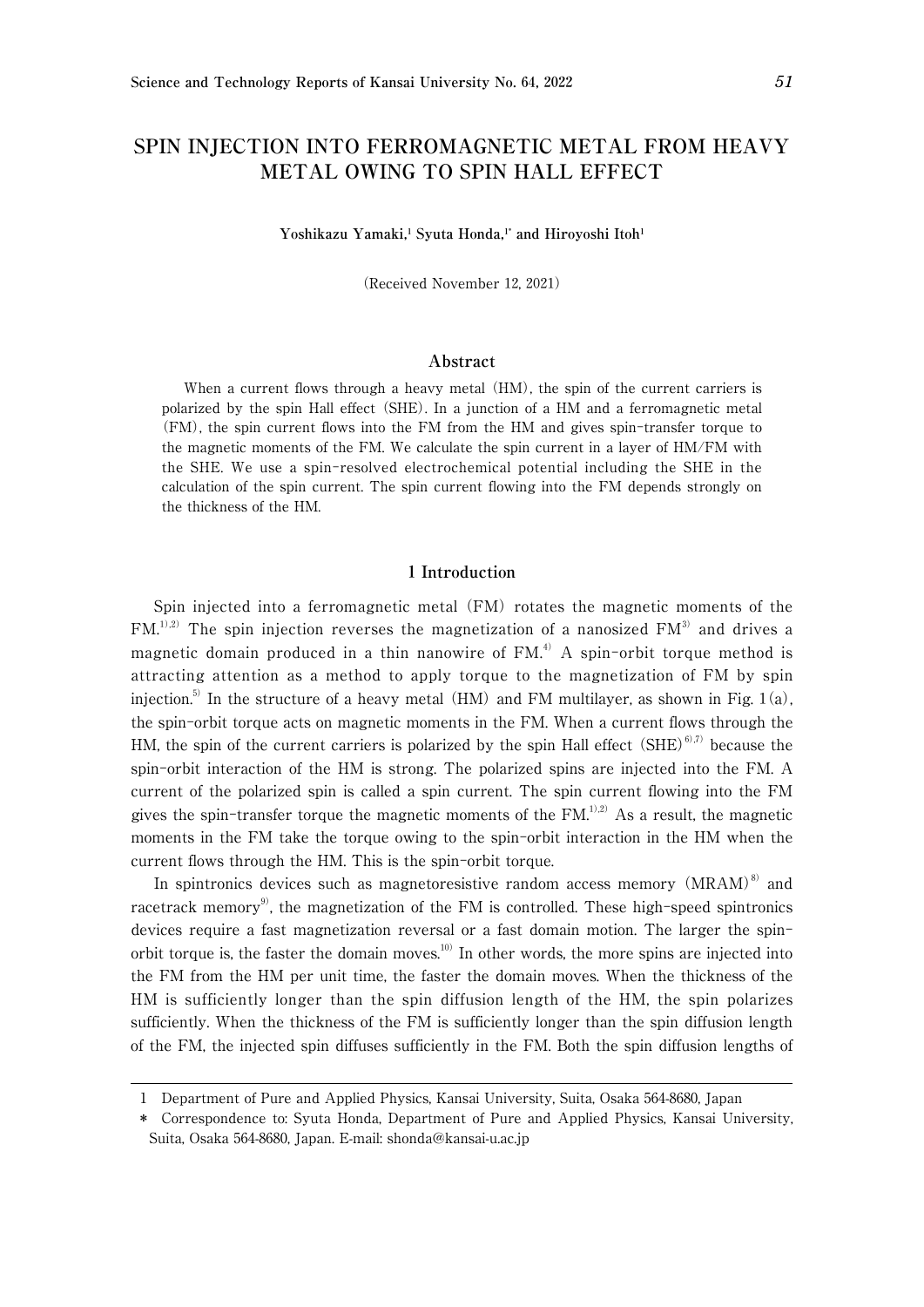the HM and FM are a few nanometers.<sup>11),12)</sup> However, the MRAM and the racetrack memory with the spin-orbit torque method are composed of a HM/FM layer with a few nanometers thickness. Hence both the spin polarization in the HM and the spin diffusion in the FM may be insufficient.

Designing devices using the spin-orbit torque requires clarification of the relation between the thickness of the HM/FM layer and the spin current flowing into the FM. We analyze the spin current flows into the FM from the HM in the HM/FM layer with a few nanometers thickness using a spin-resolved continuity equation of the carriers.



**Fig.** 1**.** Illustrations of (a) a domain motion due to a spin injection via a SHE of the HM layer in a  $HM/FM$  layer and (b) a one-dimensional model of the  $HM/FM$  layer with  $w_1$ -thickness-HM and  $w_2$ -thickness-FM.

#### 2 **Calculation results of the spin current**

We focus on a HM/FM layer with finite thicknesses and infinite planes. An interface of the HM/FM layer is parallel to an  $x-y$  plane. In the HM with  $w_1$ -thickness, a current is flowing along the  $-x$ -direction. The spins of the  $+y$ -direction are curved in the *z*-direction due to the SHE. The spins of the  $-y$ -direction are curved in the  $-z$ -direction due to the SHE. Hence, the spins are polarized. The FM with  $w_2$ -thickness is set on the HM. Because not all variables depend on the *x*- or *y*-position, we use a one-dimensional model along the *z*-direction, as shown in Fig.  $1(b)$ .

A continuity equation of density of the spin-up of the carrier  $(n_1)$  is given as

$$
\frac{dn_{\uparrow}}{dt} = -\frac{1}{q} \frac{dj_{\uparrow}}{dz} - \frac{n_{\uparrow}}{2\tau_{\uparrow 0}} + \frac{n_{\downarrow}}{2\tau_{\downarrow 0}} \tag{1}
$$

and that of the spin-down of the carrier  $(n_1)$  is given as

$$
\frac{dn_{\downarrow}}{dt} = -\frac{1}{q}\frac{dj_{\downarrow}}{dz} - \frac{n_{\downarrow}}{2\tau_{\downarrow 0}} + \frac{n_{\uparrow}}{2\tau_{\uparrow 0}}\,,\tag{2}
$$

where *t* is time, *q* is the electron charge of  $-1.6 \times 10^{-19}$  C, and  $j_{\uparrow(\downarrow)}$  are the spin-resolved current densities of the spin-up (down) along the *y*-direction,  $\tau_{\uparrow(1)0}$  are the spin relaxation times of spin-up (down). Here, the spin-up is pointing in the +*y*-direction and the spin-down is pointing in the –*y*-direction.  $2\tau_{(1)}$  correspond to the time that the spin-up (down) state changes to the spin-down (up) state. For example, the second term of the right-hand side in Eq. (1) represents the amount by which the spin-up changes to spin-down per unit time. In a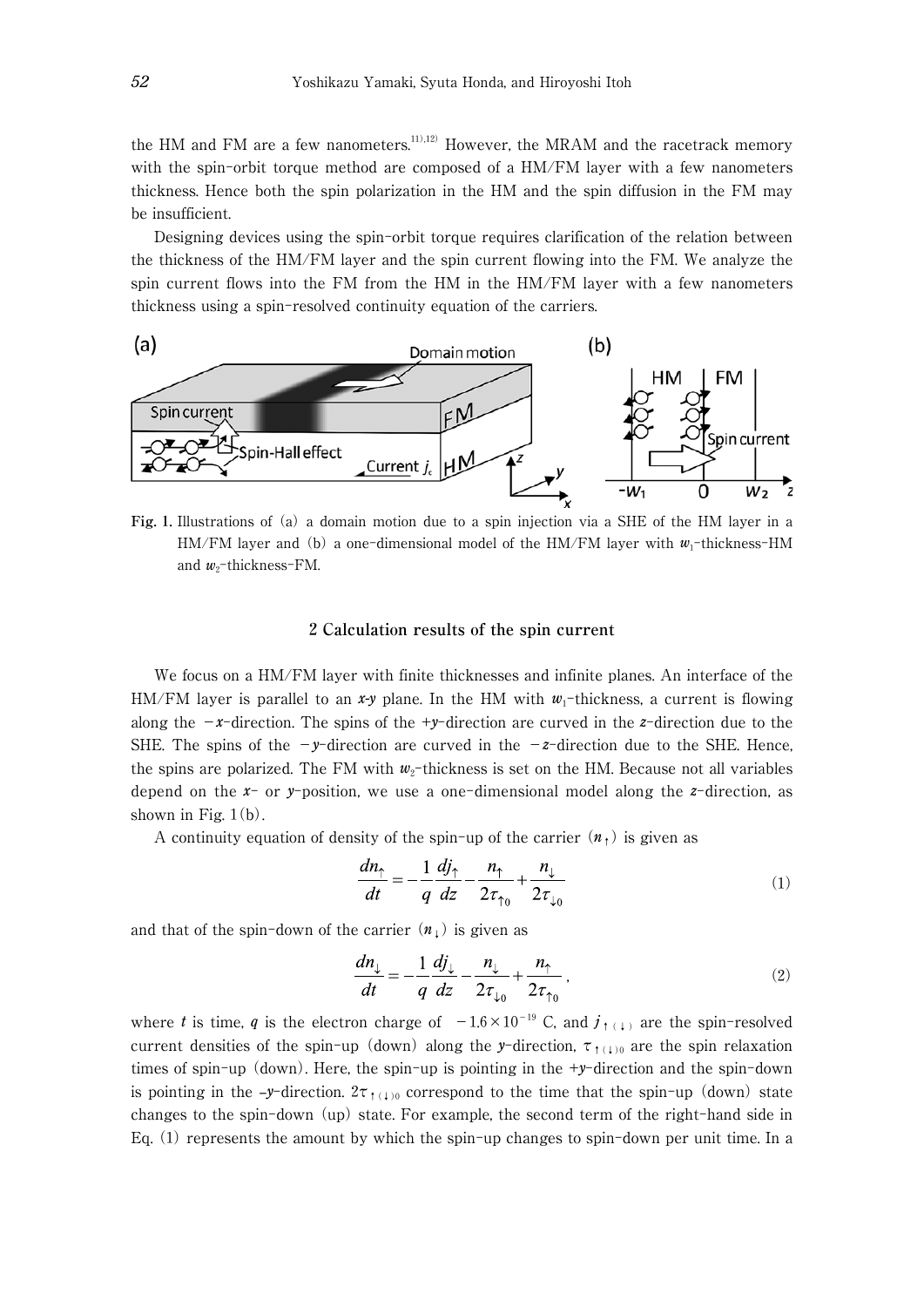#### *SPIN INJECTION INTO FERROMAGNETIC METAL FROM 53 HEAVY METAL OWING TO SPIN HALL EFFECT*

paramagnetic metal such as a HM, the spin relaxation time is spin-independent  $(\tau_{10} = \tau_{10})$ . In contrast, the spin relaxation time usually depends on the spin in the FM ( $\tau_{10} \neq \tau_{10}$ ). We assume that  $\tau$  does not depend on the spin of FM ( $\tau_{\uparrow 0} = \tau_{\downarrow 0} = \tau$ ).

The spin-resolved current densities  $j_{\uparrow(\downarrow)}$  are given as

$$
j_{\uparrow} = \sigma_{\uparrow} E_z - q D_{\uparrow} \frac{\partial n_{\uparrow}}{\partial z} - \theta_{\text{SH}} \frac{n_{\uparrow}}{n_{\uparrow} + n_{\downarrow}} j_{\text{c}}
$$
(3)

and

$$
j_{\downarrow} = \sigma_{\downarrow} E_z - q D_{\downarrow} \frac{\partial n_{\downarrow}}{\partial z} + \theta_{\text{SH}} \frac{n_{\downarrow}}{n_{\uparrow} + n_{\downarrow}} j_{\text{c}} \,, \tag{4}
$$

where  $\sigma_{\uparrow(\downarrow)}$  is the conductivity of each spin,  $E_z$  is an electric field along the *z*-direction,  $D_{\uparrow(\downarrow)}$ is the diffusion coefficient of each spin,  $\theta_{\text{SH}}$  is the spin Hall constant, and  $j_c$  is the density of the current along the  $-x$ -direction. On the right-hand side of these equations, the first term is the density of the drift current, the second term is the density of the diffusion current, and the third term is the density of the spin-resolved current due to the SHE. Since the current flows along the  $-x$ -direction, the spin current flows through along the *z*-direction due to the SHE. Because the current density  $j_c$  and the spin-resolved current due to the SHE do not depend on the *x*- or *y*-positions,  $j_{\uparrow(\downarrow)}$  and  $n_{\uparrow(\downarrow)}$  do not depend on the *x*- or *y*-positions. The electric field  $E_z$  occurs owing to the *z*-position-dependence of  $n_1 + n_1$  under the SHE but we do not estimate  $n_1 + n_1$ . We assume that the conductivity  $\sigma_{\uparrow(1)}$  and diffusion coefficient  $D_{\uparrow(1)}$  are spin-independent ( $\sigma_1 = \sigma_1 = \sigma$ ,  $D_1 = D_1 = D$ ) and that the current density  $j_c$  does not depend on the  $z$ -position in the HM. Spin current density  $j_s$  is

$$
j_s = \frac{\hbar}{2} \frac{1}{q} \left( j_\uparrow - j_\downarrow \right),\tag{5}
$$

where  $\hbar/2$  is the spin angular momentum and  $\hbar$  is the Dirac's constant. We define the difference of a spin-resolved electrochemical potential including the SHE  $\delta\mu$  as

$$
\delta \mu = k_{\rm B} T \frac{n_{\uparrow}}{n_{\uparrow 0}} - k_{\rm B} T \frac{n_{\downarrow}}{n_{\downarrow 0}} + \frac{q}{\sigma} \theta_{\rm SH} j_{\rm c} z \tag{6}
$$

where  $n_{+++}$ <sub>0</sub> is the number of spin-up (down) of the carriers for a equilibrium state. By  $\delta \mu$ ,  $j_1 - j_1$  for  $j_s$  is described as

$$
j_{\uparrow} - j_{\downarrow} = -qD \frac{\partial (n_{\uparrow} - n_{\downarrow})}{\partial z} - \theta_{\text{SH}} j_{\text{c}} = -\frac{\sigma}{q} \frac{\partial \delta \mu}{\partial z}.
$$
 (7)

Here we used the Einstein relation, which relates the diffusion coefficient and electrical mobility  $\mu_{q}$ , given as

$$
D = \frac{\mu_q k_B T}{q} = \frac{\sigma k_B T}{q^2 n} \,,\tag{8}
$$

where  $\mu_q$  is electron mobility,  $k_B$  is the Boltzmann's constant, T is temperature, and  $n$  is the density of each carrier. Under the steady-state  $(dn_{\uparrow(\downarrow)}/dt = 0)$ , a general solution of  $\delta \mu$ ,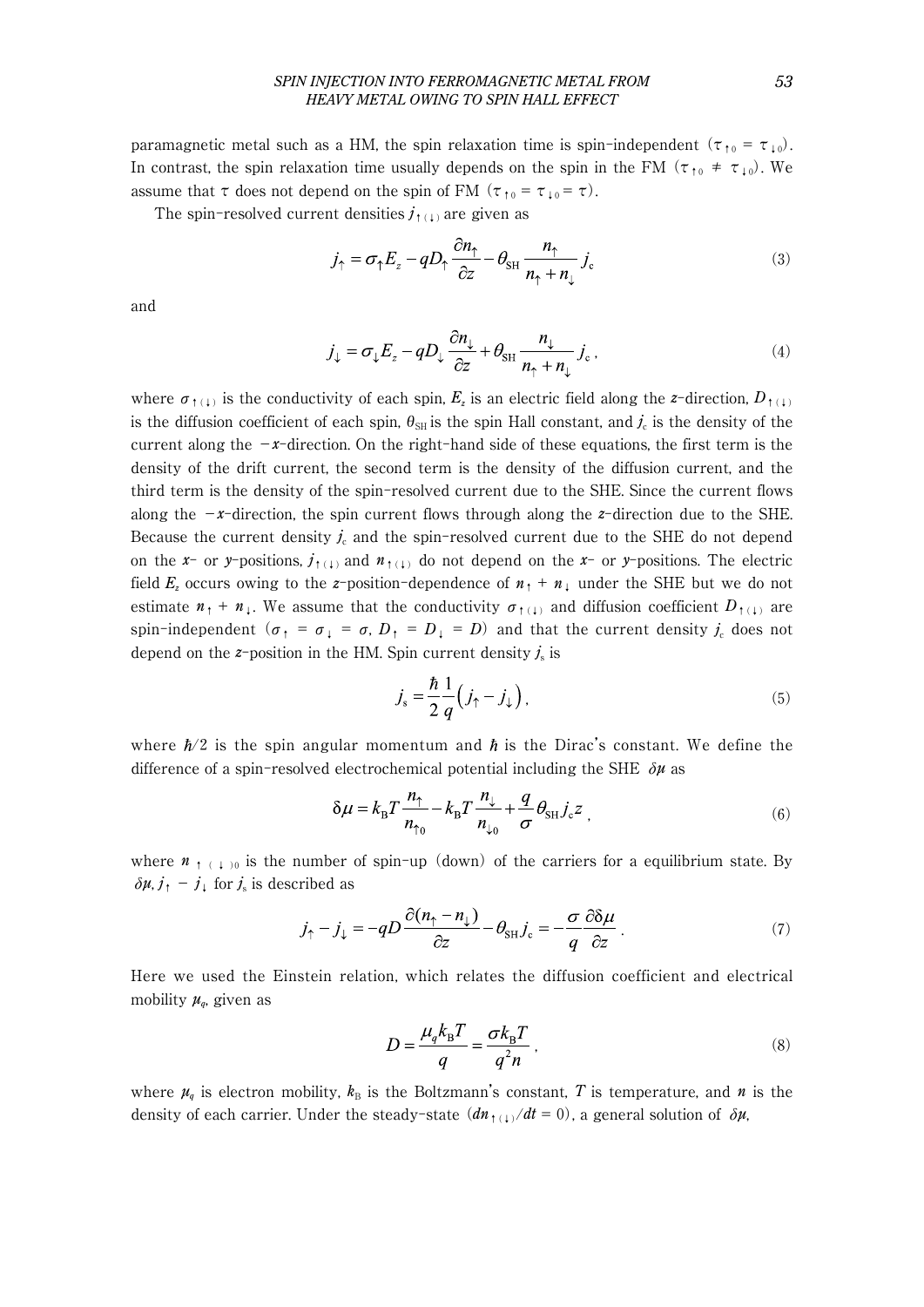$$
\delta \mu = A \exp\left(\frac{z}{\lambda}\right) + B \exp\left(-\frac{z}{\lambda}\right) + \frac{q}{\sigma} \theta_{\text{SH}} j_c z \tag{9}
$$

is led, where *A* and *B* are arbitrary constants and  $\lambda$  is a spin diffusion length defined as  $\lambda$  =  $(D\tau)^{1/2}$ . Based on this general solution (9), we obtain the spin current density  $j_s$  in the HM/ FM layer. In the HM  $(-w_1 < z < 0)$ , the SHE occurs  $(\theta_{\text{SH}} > 0, j_c > 0)$ , In the FM  $(0 < z < w_2)$ , the SHE does not occur  $(\theta_{\text{SH}} = 0)$ .

The general solution of  $\delta \mu$  in the HM ( $\delta \mu_{\text{HM}}$ ) becomes

$$
\delta \mu_{\rm HM} = A_{\rm HM} \exp\left(\frac{z}{\lambda_{\rm HM}}\right) + B_{\rm HM} \exp\left(-\frac{z}{\lambda_{\rm HM}}\right) + \frac{q}{\sigma_{\rm HM}} \theta_{\rm SH} j_{\rm c} z \tag{10}
$$

and the general solution of  $\delta \mu$  in the FM ( $\delta \mu_{\text{FM}}$ ) becomes

$$
\delta \mu_{\text{FM}} = A_{\text{FM}} \exp\left(\frac{z}{\lambda_{\text{FM}}}\right) + B_{\text{FM}} \exp\left(-\frac{z}{\lambda_{\text{FM}}}\right). \tag{11}
$$

If the spin scattering is neglected at both the interface and the surfaces, the boundary conditions are  $j_{sHM}(-w_1) = 0$ ,  $j_{sHM}(0) = j_{sFM}(0)$ ,  $j_{sFM}(w_2) = 0$ , and  $\delta \mu_{HM}(0) = \delta \mu_{FM}(0)$ . Hence

$$
A_{\text{HM}} = -\frac{\eta}{2\xi\sigma_{\text{HM}}}\left[\lambda_{\text{HM}}\sigma_{\text{FM}}\sinh\left(\frac{w_{\text{FM}}}{\lambda_{\text{FM}}}\right) + \lambda_{\text{FM}}\sigma_{\text{HM}}\left(\exp\left(\frac{w_{\text{HM}}}{\lambda_{\text{HM}}}\right) - 1\right)\cosh\left(\frac{w_{\text{FM}}}{\lambda_{\text{FM}}}\right)\right].
$$
 (12)

$$
B_{\text{HM}} = \frac{\eta}{2\xi\sigma_{\text{HM}}} \left[ \lambda_{\text{HM}}\sigma_{\text{FM}}\sinh\left(\frac{w_{\text{FM}}}{\lambda_{\text{FM}}} \right) + \lambda_{\text{FM}}\sigma_{\text{HM}} \left(1 - \exp\left(-\frac{w_{\text{HM}}}{\lambda_{\text{HM}}} \right) \right) \cosh\left(\frac{w_{\text{FM}}}{\lambda_{\text{FM}}} \right) \right].
$$
 (13)

$$
A_{\text{FM}} = -\frac{\eta}{\xi} \left[ \lambda_{\text{FM}} \sinh^2 \left( \frac{w_{\text{HM}}}{2\lambda_{\text{HM}}} \right) \exp \left( -\frac{w_{\text{FM}}}{\lambda_{\text{FM}}} \right) \right],\tag{14}
$$

$$
B_{\text{FM}} = -\frac{\eta}{\xi} \left[ \lambda_{\text{FM}} \sinh^2 \left( \frac{w_{\text{HM}}}{2\lambda_{\text{HM}}} \right) \exp \left( \frac{w_{\text{FM}}}{\lambda_{\text{FM}}} \right) \right]
$$
(15)

are led. Here,  $\eta$  and  $\xi$  are given as

$$
\eta = q\theta_{\rm SH} j_{\rm c} \lambda_{\rm HM} \tag{16}
$$

and

$$
\xi = \lambda_{\text{HM}} \sigma_{\text{FM}} \cosh\left(\frac{w_{\text{HM}}}{\lambda_{\text{HM}}}\right) \sinh\left(\frac{w_{\text{FM}}}{\lambda_{\text{FM}}}\right) + \lambda_{\text{FM}} \sigma_{\text{HM}} \sinh\left(\frac{w_{\text{HM}}}{\lambda_{\text{HM}}}\right) \cosh\left(\frac{w_{\text{FM}}}{\lambda_{\text{FM}}}\right),\tag{17}
$$

respectively.

The density of the spin current through the HM  $j_{\text{slim}}$  and the FM  $j_{\text{slim}}$  are led as

$$
j_{\text{sHM}} = -\frac{\hbar}{2q} \frac{\sigma_{\text{HM}}}{q \lambda_{\text{HM}}} \left[ A_{\text{HM}} \exp\left(\frac{z}{\lambda_{\text{HM}}}\right) - B_{\text{HM}} \exp\left(-\frac{z}{\lambda_{\text{HM}}}\right) \right] + \frac{\hbar}{2q} \theta_{\text{SH}} j_{\text{c}} \tag{18}
$$

and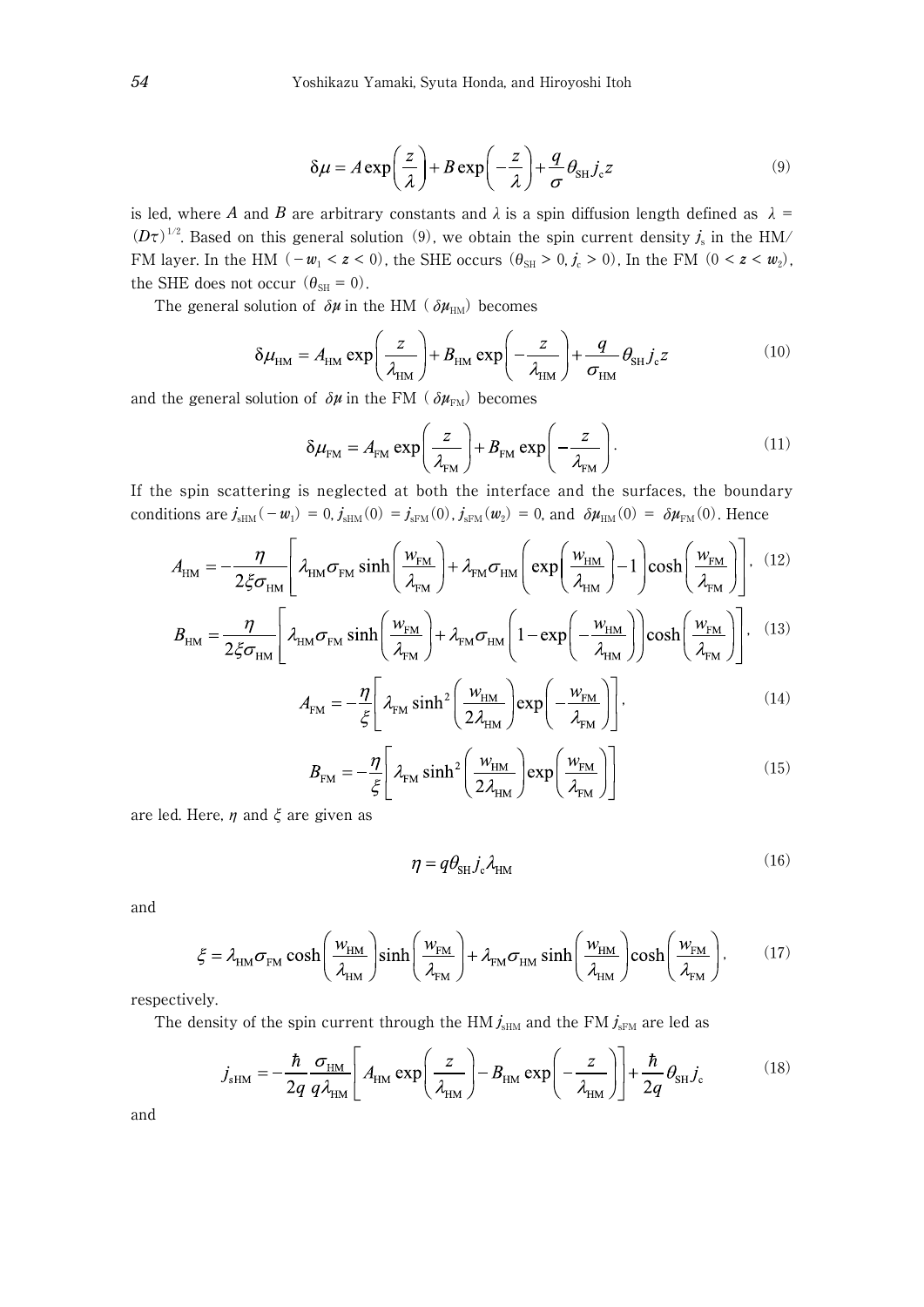#### *SPIN INJECTION INTO FERROMAGNETIC METAL FROM 55 HEAVY METAL OWING TO SPIN HALL EFFECT*

$$
j_{sFM} = -\frac{\hbar}{2q} \frac{\sigma_{FM}}{q \lambda_{FM}} \left[ A_{FM} \exp\left(\frac{z}{\lambda_{FM}}\right) - B_{FM} \exp\left(-\frac{z}{\lambda_{FM}}\right) \right],
$$
 (19)

respectively. Although the spin current is generated in the HM, the spin current depends on the spin diffusion length and the conductivity of the FM. The spin current in the FM decreases with increasing distance from the interface. The decay rate of the spin current in the FM depends on the spin diffusion length of FM.

In the cases of magnetization reversal and domain motion owing to the spin injection from the HM, the spin current density at the interface  $j_{s0}$  is important. The larger  $j_{s0}$  is, the larger the torque acting on the magnetic moments of the FM. From (19), the spin current density at the interface  $j<sub>s0</sub>$  is led as

$$
j_{\rm s0} = \frac{\hbar}{2} \frac{\theta_{\rm SH} j_{\rm c}}{q \xi} \left[ 2 \lambda_{\rm HM} \sinh^2 \left( \frac{w_{\rm HM}}{2 \lambda_{\rm HM}} \right) \sinh \left( \frac{w_{\rm FM}}{\lambda_{\rm FM}} \right) \right]. \tag{20}
$$

Under the limits of  $w_{\text{HM}} >> \lambda_{\text{HM}}$  and  $w_{\text{FM}} >> \lambda_{\text{FM}}$ ,  $j_{\text{s0}}$  becomes

$$
j_{\rm so} = \frac{\hbar}{2} \frac{\lambda_{\rm HM} \sigma_{\rm FM}}{\lambda_{\rm HM} \sigma_{\rm FM} + \lambda_{\rm FM} \sigma_{\rm HM}} \frac{\theta_{\rm SH} j_{\rm c}}{q} \,. \tag{21}
$$

The spin current density at the interface  $j_{s0}$  increases with the decreasing spin diffusion length of the FM  $\lambda_{\text{FM}}$  and increasing conductivity of the FM  $\sigma_{\text{FM}}$ . The  $j_{s0}$  is proportional to the current density  $j_c$  and the spin Hall angle  $\theta_{\text{SH}}$ . When  $w_{\text{HM}}$  is equal to  $\lambda_{\text{HM}}$  and  $w_{\text{FM}}$  is equal to  $\lambda$  $_{FM}$ ,  $j_{s0}$  becomes

$$
j_{\rm s0} = \frac{\hbar}{2} \frac{\left(e - 1\right)^2}{1 + e^2} \frac{\lambda_{\rm HM} \sigma_{\rm FM}}{\lambda_{\rm HM} \sigma_{\rm FM} + \lambda_{\rm FM} \sigma_{\rm HM}} \frac{\theta_{\rm SH} j_{\rm c}}{q} \approx 0.35 \frac{\hbar}{2} \frac{\lambda_{\rm HM} \sigma_{\rm FM}}{\lambda_{\rm HM} \sigma_{\rm FM}} \frac{\theta_{\rm SH} j_{\rm c}}{q}. \tag{22}
$$

This  $j_{\rm s0}$  is lesser than  $j_{\rm s0}$  with the limits of  $w_{\rm HM}$  >>  $\lambda_{\rm HM}$  and  $w_{\rm FM}$  >>  $\lambda_{\rm FM}$ .

We calculated numerically the spin current by using (12) to (19). The spin-diffusion lengths in the HM and FM were set to 1.0 nm and 2.0 nm, respectively. The following two types of the set  $(w_{HM}, w_{FM})$  of the thicknesses of the HM and FM were chosen:  $(w_{HM}, w_{FM})$  = (15 nm, 15 nm) and (5.0 nm, 1.0 nm). The situation of the thicknesses of (15 nm, 15 nm) was substituted for that of  $w_{HM} \gg \lambda_{HM}$  and  $w_{FM} \gg \lambda_{FM}$ . The thicknesses of (5.0 nm, 1.0 nm) are often used for that of the HM/FM layer, namely, Ta/CoFeB and Pt/CoFeB layers, for the magnetization reversal with the spin-orbit torque.<sup>13),14)</sup> Figure 2 shows the  $j_s$  normalized by  $\hbar\theta_{\rm SH}/(2|q|)$ , respectively. The  $j_s$  had positive values in the HM/FM layer in each situation. In other words, the spin current flowed to the +*z*-direction in the HM owing to the SHE and flowed into the FM.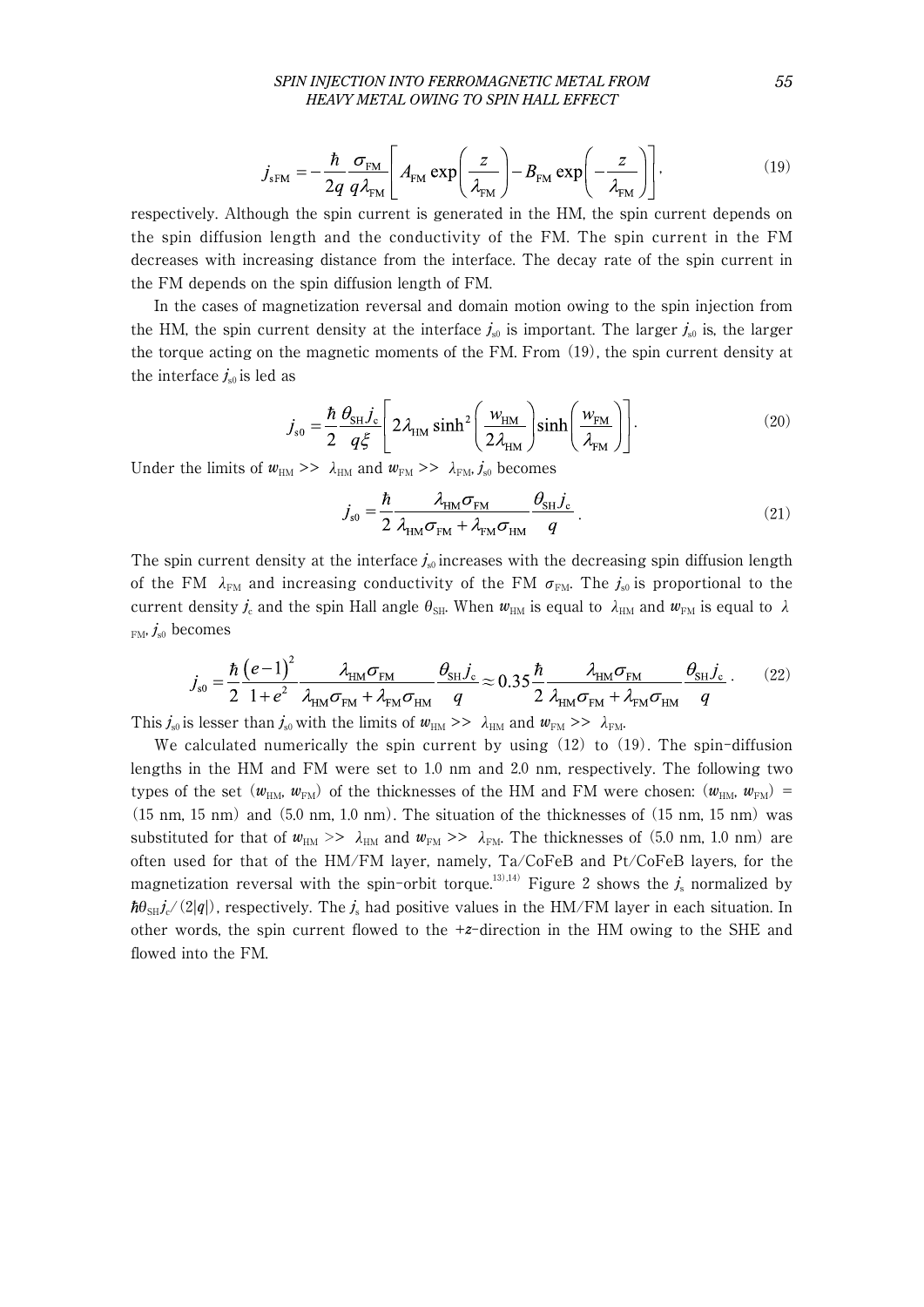

**Fig.** 2**.** Calculation results of the normalized spin current density in (a) 15-nm-HM/15-nm-FM layer and (b) 5-nm-HM/1-nm-FM layer.

When the thicknesses were  $(w_{HM}, w_{FM}) = (15 \text{ nm}, 15 \text{ nm})$  (Fig. 2(a)), the spin current density was close to  $\hbar\theta_{\text{S}}\psi$ <sup>c</sup>/(2|q|) inside the HM. This is because the spin was polarized sufficiently in the HM owing to the SHE. The spin current density decreased toward the interface. The spin current was more than zero at the interface and in the FM. This means that the spin current generated by the SHE flowed into the FM. The density of the spin current was  $0.5 \hbar \theta_{SH} \dot{j_c} / (2|q|)$ . The injected spin current decreased exponentially with increasing distance from the interface.

When the thicknesses were  $(w_{HM}, w_{FM}) = (5.0 \text{ nm}, 1.0 \text{ nm})$  (Fig. 2(b)), the spin current density was lesser than  $\hbar \theta_{SH} j_c/(2|q|)$  inside the HM. Since the HM thickness  $w_{HM}$  was not sufficiently long, the spin was not sufficiently polarized in the HM. The spin current density was approximately  $0.43\hbar\theta_{\rm sh}j_c/(2|q|)$  at the interface, which was lesser than that of the layer with  $(w_{HM}, w_{FM}) = (15 \text{ nm}, 15 \text{ nm}).$ 

Figure 3 shows the differences of the spin-resolved electrochemical potentials including the SHE  $\delta \mu$  in the HM/FM layer with ( $w_{\text{HM}}$ ,  $w_{\text{FM}}$ ) of (15 nm, 15 nm) and (5.0 nm, 1.0 nm).  $\delta \mu$ was the maximum value at the HM surface in each HM/FM layer. Both δ*μ* decreased monotonically with increasing *z*. This was consistent with the fact that the spin current flows to the +*z*-direction in all regions in the HM/FM layer except  $z = -w_{HM}$  and  $w_{FM}$ . In the region of  $z > 5$  nm of the HM/FM layer with  $(w_{HM}, w_{FM})$  of (15 nm, 15 nm),  $\delta \mu$  was almost zero. Hence, the spin-up and down are equilibrium state. In other words, the spin diffused sufficiently in this region, and the spin current was zero in this region. In the HM/FM layer with  $(w<sub>HM</sub>, w<sub>FM</sub>)$  of (5 nm, 1 nm),  $\delta \mu$  was larger than zero, even at the FM surface. This indicates that the spin did not diffuse sufficiently in the FM. This is one of the reasons why the spin current injected into the FM in the HM/FM layer with  $(w_{HM}, w_{FM})$  of (5 nm, 1 nm) was lesser than that of the layer with  $(w_{HM}, w_{FM}) = (15 \text{ nm}, 15 \text{ nm}).$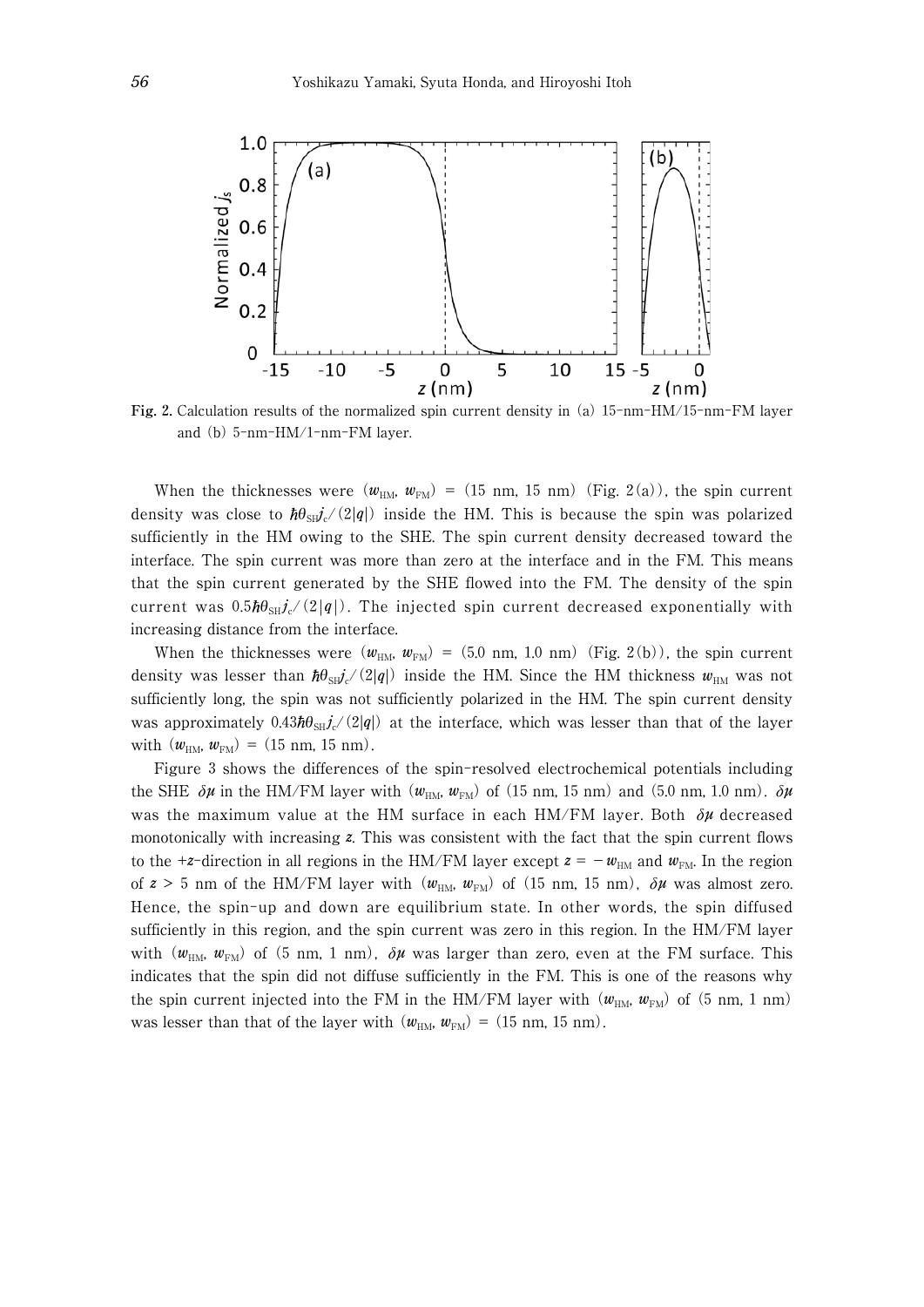

**Fig.** 3**.** Calculation results of the difference of the spin-resolved electrochemical potential including the SHE  $\delta \mu$  in (a) 15-nm-HM/15-nm-FM layer and (b) 5-nm-HM/1-nm-FM layer. The solid curve indicates  $\delta \mu$ . The broken curve indicates the difference of the spin-resolved electrochemical potential without the SHE  $\delta \mu'$ . Inset of (a) shows an enlarged view of  $\delta \mu$ around the interface of the HM/FM layer.

#### 3 **Discussion**

We compare the above spin current with the spin current used in other studies. In the studies for the magnetization control owing to the spin-orbit torque, the density of the spin current injected into the FM is related to  $j_c$  and  $\theta_{\text{SH}}$  as follows: <sup>4),15)</sup>

$$
j_{s0} = \frac{\hbar}{2} \frac{\theta_{\text{SH}} j_c}{q} \tag{23}
$$

This is equal to the density of the spin current flowing near the center of the HM with  $w_{\text{HM}}$  $\gg \lambda_{HM}$ . From (20) to (22), we find that the spin current injected into the FM is lesser than the spin current expressed by (23).

We have calculated the spin current using the electrochemical potential including the SHE. In other calculations of the spin current in the HM with the SHE, a spin-resolved electrochemical potential without the SHE  $(\mu'_1$  and  $\mu'_1)$  is usually used in the analysis of the spin current.<sup>16)</sup> Examples of these potentials are given as

$$
\mu'_{\uparrow} = eE_z + k_{\text{B}}T\frac{\delta n_{\uparrow}}{n_0}, \quad \mu'_{\downarrow} = eE_z + k_{\text{B}}T\frac{\delta n_{\downarrow}}{n_0}, \quad \delta\mu' = \mu'_{\uparrow} - \mu'_{\downarrow} = k_{\text{B}}T\frac{\delta n_{\uparrow} - \delta n_{\downarrow}}{n_0} \,, \tag{24}
$$

where  $\delta n_1 = n_1 - n_0$  and  $\delta n_1 = n_1 - n_0$ . Here,  $n_0 = n_0 = n_0$  are assumed. Hence  $j_1 - j_1$  are given as

$$
j_{\uparrow} - j_{\downarrow} = \frac{e}{\sigma} \frac{\partial \delta \mu'}{\partial z} + \theta_{\text{SH}} j_{\text{c}} \,. \tag{25}
$$

All boundary conditions in this case are the same as the aforementioned boundary conditions.  $\delta \mu'$  estimated with the same parameters with the aforementioned parameters are plotted by broken curves in Fig. 3. Since  $\delta \mu'$  is proportional to  $n_1 - n_+$ ,  $\delta \mu'$  corresponds to the spin accumulation. Hence, we can easily read the spin accumulation from the graph of  $\delta \mu'$ . Since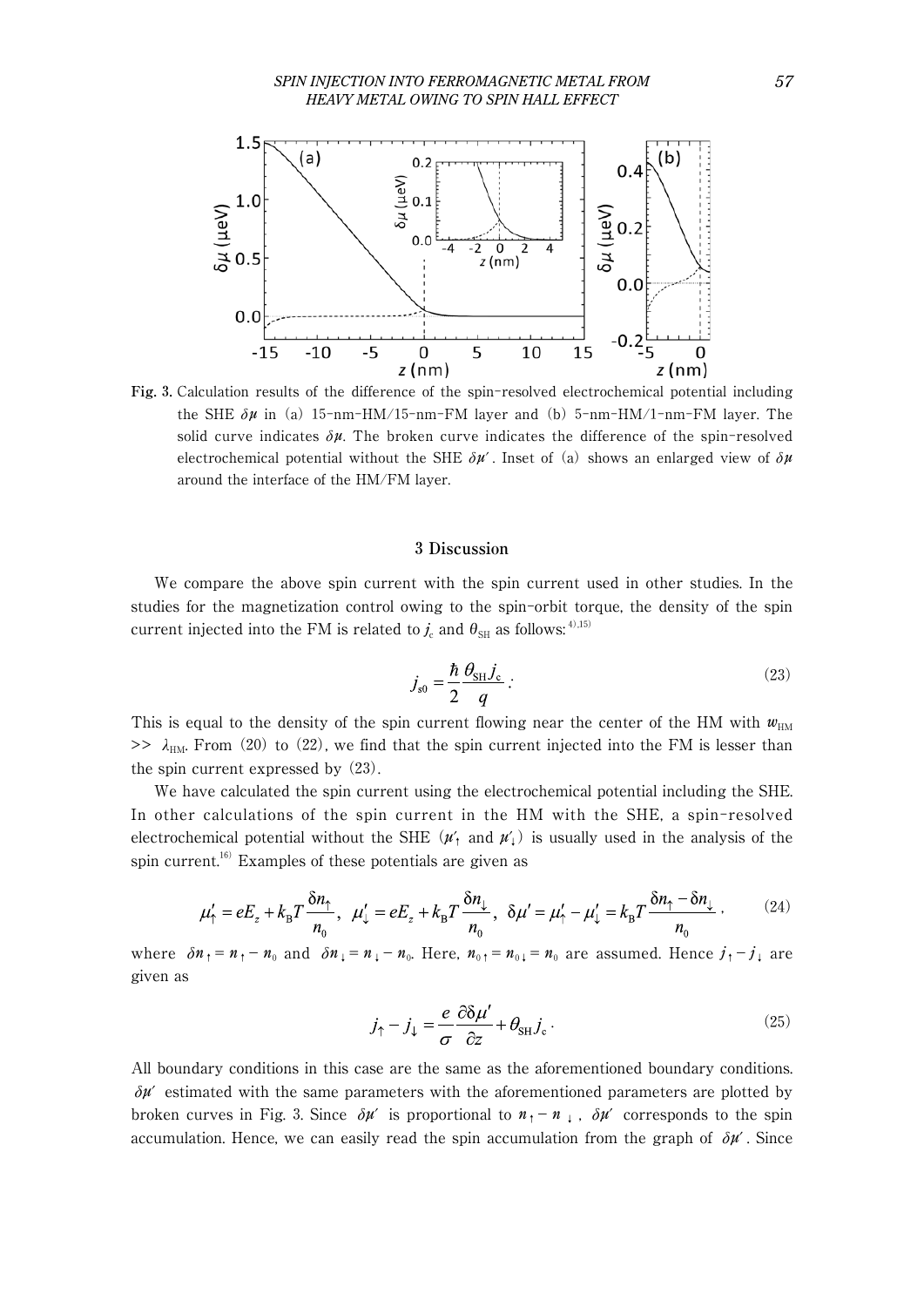$\delta \mu'$  was maximum at the interface, we find that the spin most positively polarizes at the interface. Similarly, the spin most negatively polarized at the HM surface. Since the SHE does not occur in the FM, the values of  $\delta \mu'$  are equal to those of  $\delta \mu$  at the same *z*-positions in the FM. In the case of the HM/FM layer with 15-nm-width HM, the spin polarizability decreased exponentially with increasing distance from the interface in the FM and the density of spinup  $n_1$  was similar to that of spin-down  $n_1$  at  $z > 5$  nm. In the case of 1-nm-width HM,  $n_1$  is larger than  $n_{\perp}$  at  $z = 1$  nm of the FM surface. When the SHE occurs, however, reading the spin current from the graph of  $\delta \mu'$  may be difficult. Meanwhile, the gradient of  $\delta \mu$ corresponds to the spin current. Hence we may easily read the spin current from the graph of δ*μ*. The gradient of δ*μ* shown in Fig. 3 corresponds well to the spin current shown in Fig. 2.

When the density of spin-up is equal to the density of spin-down in the equilibrium state such as the HM, the difference between equation  $(1)$  and equation  $(2)$  becomes

$$
\frac{d\delta n}{dt} = -\frac{1}{q}\frac{d\delta j}{dz} - \frac{\delta n}{\tau},\qquad(26)
$$

where  $\delta n = n_1 - n_1$ ,  $\delta j = j_1 - j_1$ , and  $\tau_{10} = \tau_{10} = \tau$ . Eq. (26) is often used as a continuity equation for the spin accumulation. Since  $\tau$  is the spin relaxation time, which is the time required to return from the spin-accumulating state to the equilibrium state, the factor of  $\tau$  is one in Eq. (26) and  $\tau_{10}$  and  $\tau_{10}$  are multiplied by two in the second and the third terms of Eqs. (1) and (2). When the density of spin-up is not equal to the density of spin-down in the equilibrium state such as FM,  $\delta n$  is defined as a difference from the density of spin in the equilibrium state.

#### 4 **Conclusion**

We have calculated the spin current flowing through the HM/FM layer by using the spinresolved electrochemical potential including the SHE  $\delta\mu$ .  $\delta\mu$  has shown the current direction of the spin current. The spin current, which is generated in the HM owing to the SHE, has flown into the FM. For the FM with shorter spin diffusion length and larger conductivity, the amount of the spin current flowing into the FM has increased. When the thicknesses of the HM and the FM is similar to the spin-diffusion length or less, the amount of the spin current flowing into the FM decreases.

#### **Acknowledgment**

This work was supported by JSPS KAKENHI Grant Number JP20H02607, the Kansai University Fund for Supporting Outlay Research Centers 2020.

### **References**

- 1) J. C. Slonczewski, Current-driven excitation of magnetic multilayers, *Journal of Magnetism and Magnetic Materials*, 159, L1-L7 (1996).
- 2) L. Berger, Emission of spin waves by a magnetic multilayer traversed by a current, *Physical*